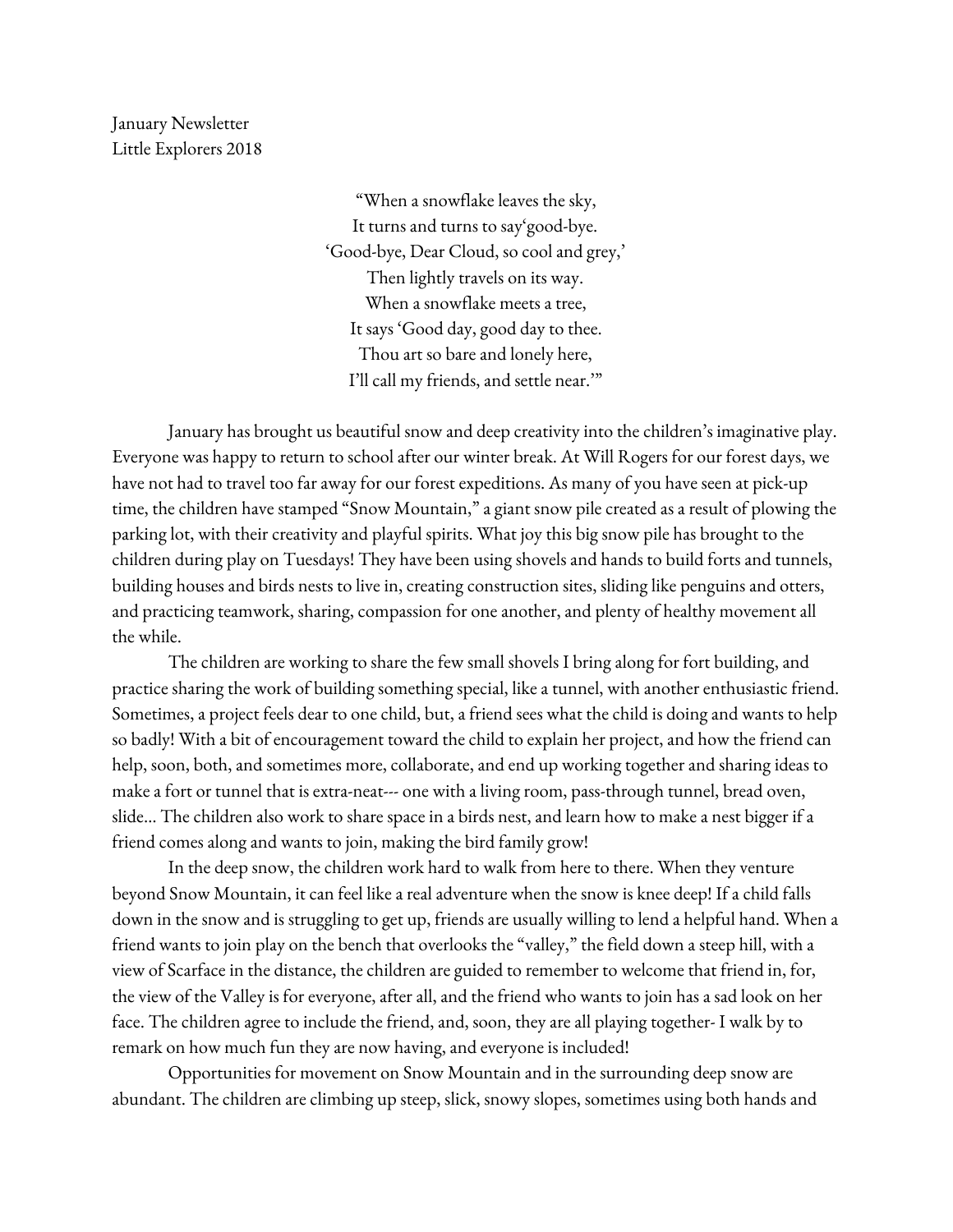feet to reach their destination. They slide on their bottoms down the hill. They work together to perch on top of a pointed tip of a hill on a small sled, before the fast descent down the icy hill, working to keep their feet up so as not to lose speed, but stay upright so their heads stay out of the snow. They run and trudge through deep snow. They crawl through deep snow. They tire and fall backwards into deep snow, then roll and work to right themselves again-- sometimes they fall purposely into the deep, soft snow, because it is fun to do it! They climb the young pines at the corner of the field, within view of Snow Mountain, and climb and balance on the huge pine trunk that is lying at the edge of the field, seemingly waiting there all these years for children to make it their playground. The children work with their arms to use the shovel to dig holes in the sometimes powdery, sometimes icy, sometimes heavy snow. They must coordinate their movement with the shovel well, to keep their friends safe, and to ensure the shovel lands where they hope it will in the snow.

What about this movement? Why mention it? Well, it is important work for the children, this movement. Snow Mountain, such a simple pile of snow, is offering the children stimulation and strengthening of their sense of self-movement, or proprioception, and their balance, or vestibular sense.

Through the freedom they find during play on Snow Mountain, the children work with the shovels and scoop snow, reach for a hand to give a friend a tug up a snowy slope, crawl, pretending to be cats, climb hand-over-hand, and perceive where to place a toe on a small foothold of the climbing tree. These movements are helping the children to strengthen their sense of self-movement, or proprioception. Body movement works to strengthen and synchronise connections in the brain. The children are preparing their bodies and minds, and the connection between them, for academic readiness, and living meaningfully in the moment as they do this work.

Sliding down the hill, tumbling, spinning, working to stay upright while walking on ice, or moving through deep snow, sitting balanced on a branch after having climbed the tree, tracking a bird with one's eyes across the sky, or a squirrel as it hops from branch to branch in the tree- these movements are strengthening the vestibular sense, or the sense of balance. More important work for a strong body and strong mind!

These types of movements do not only happen out on Snow Mountain, or out in the forest. The children are always moving during their play, no matter where they are. In our classroom they crawl on all-fours as jaguars, move like spiders, hop like frogs, lumber like turtles. They build slides and "whoosh" down them. They climb up on the small table or cabinet they can use as jumping platforms, and have a moment in flight before they land on the mattress, rebounding for another leap. They push and pull heavy wood, sort corks, chestnuts, and keys, and work with flowing fabrics, much more yielding than the heavy stump to move and manipulate.

During Circle time, we integrate many therapeutic, rhythmic, and strengthening movements to go along with song, rhyme, and story. While we crawl, stomp, chop wood with our arms (cross the midline), jump, spin, and map different parts of the body, the children are working on nurturing their sense of self-movement and balance. Movement combined with speaking the stories, rhymes, and songs helps to strengthen and develop the child's memory, as well.